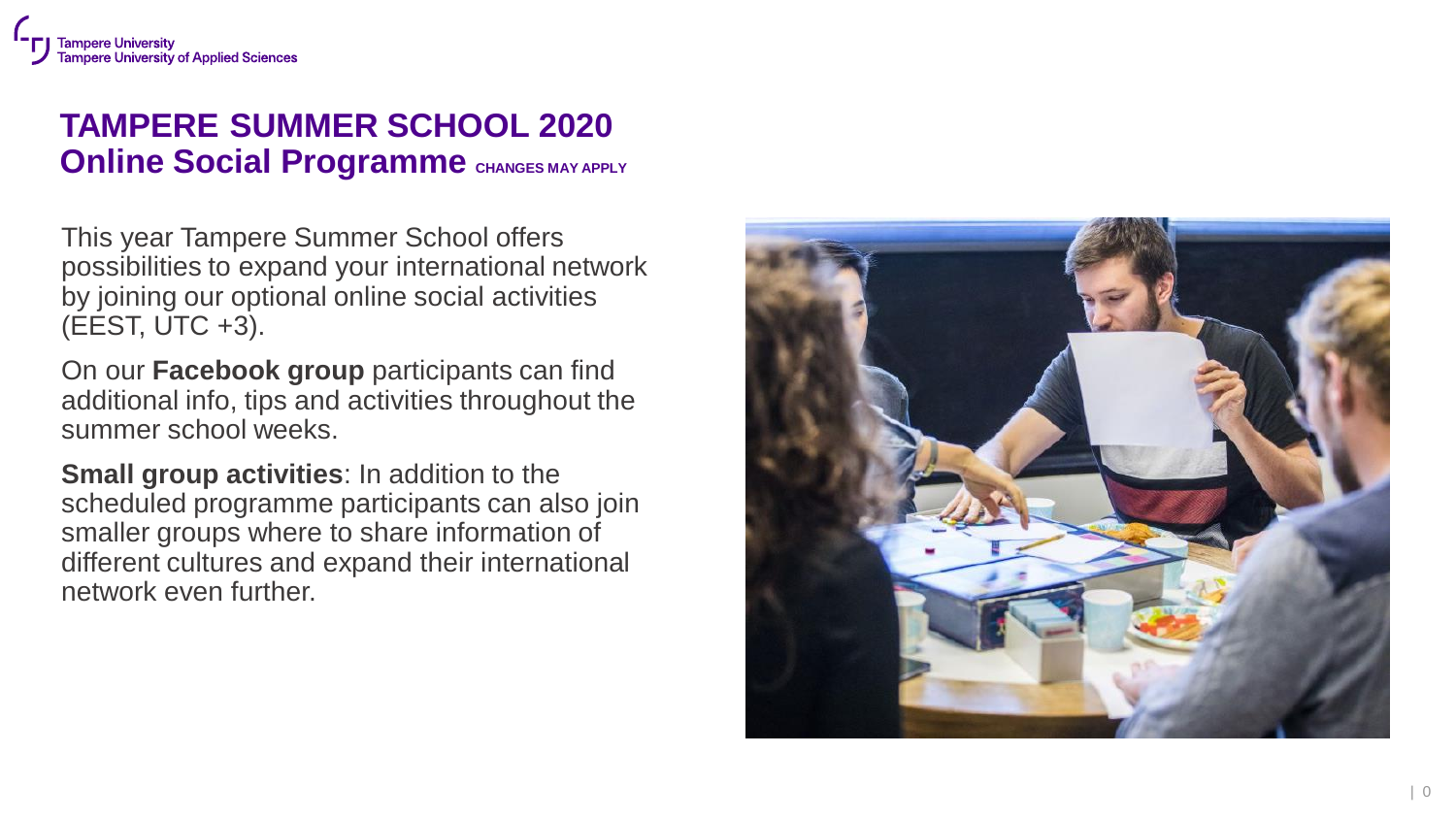# **Online Social Programme 2020**

| Monday 3.8.                             | Tuesday 4.8.                                                                         | <b>Wednesday 5.8.</b>                                                                                         | Thursday 6.8.                                                                                                                                            | Friday 7.8.                                                                                                                                  |
|-----------------------------------------|--------------------------------------------------------------------------------------|---------------------------------------------------------------------------------------------------------------|----------------------------------------------------------------------------------------------------------------------------------------------------------|----------------------------------------------------------------------------------------------------------------------------------------------|
| 17.30 - 18.00<br><b>Welcome Webinar</b> | $10.30 - 10.40$<br><b>Midday Workout</b><br>$15.00 - 15.10$<br><b>Midday Workout</b> | 17.30 - 18.30<br>Webinar<br>about Student Culture<br>and Life in<br><b>Finland/Tampere</b><br><b>ESN FINT</b> | $10.30 - 10.40$<br><b>Midday Workout</b><br>$15.00 - 15.10$<br><b>Midday Workout</b><br>17.30-18.00<br>Gym Class, no<br>equipment needed<br>SportUni/RVP | 17.30 - 18.30<br><b>Webinar: A Survival</b><br><b>Guide for Finnish</b><br>Culture<br><b>Tampere Summer</b><br><b>University/Trent Pancy</b> |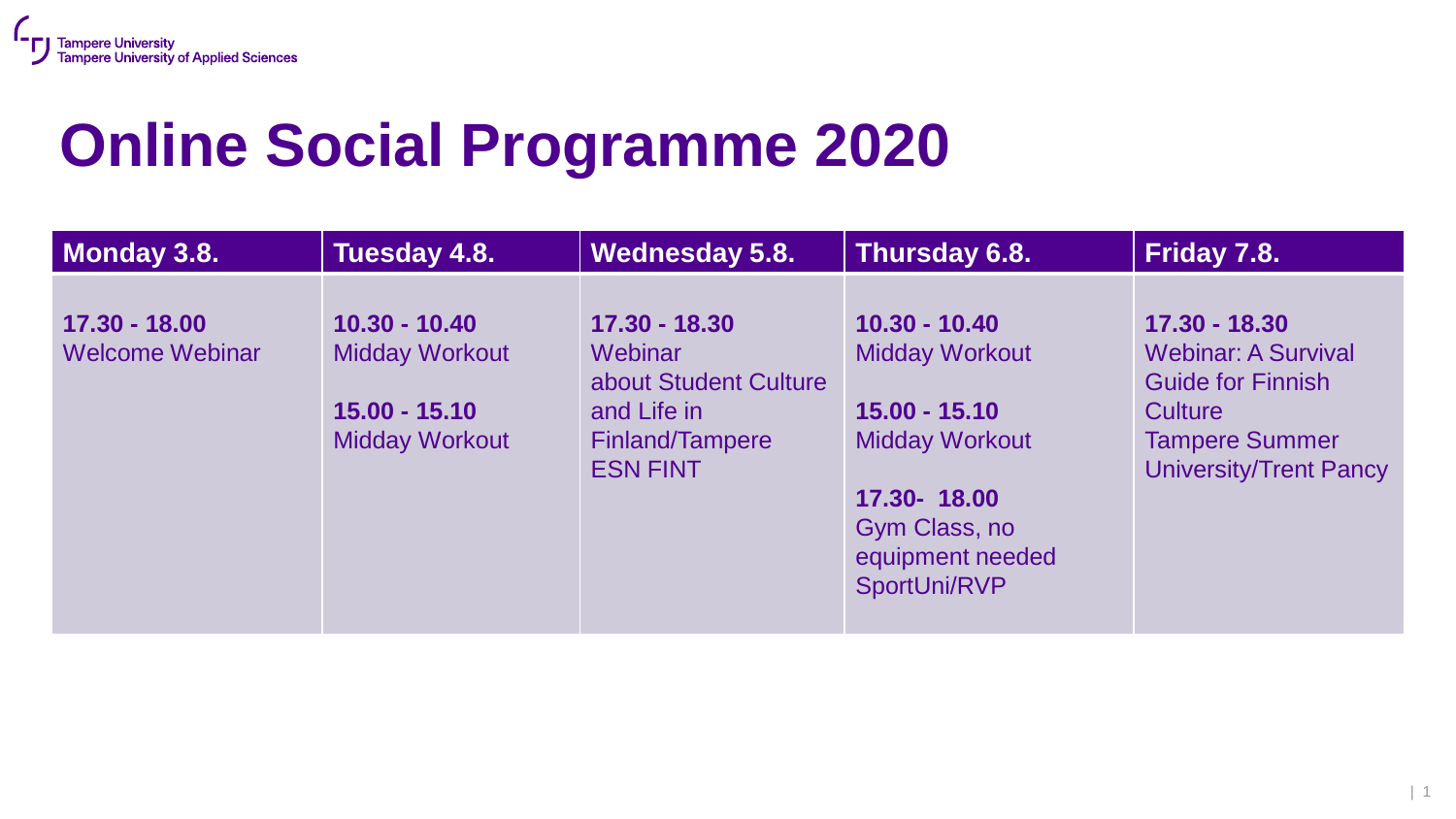## **Online Social Programme 2020**

| Monday 10.8.                                                                                  | Tuesday 11.8.                                                                                                                                              | <b>Wednesday 12.8.</b>                         | Thursday 13.8.                                                                       | <b>Friday 14.8.</b>                        |
|-----------------------------------------------------------------------------------------------|------------------------------------------------------------------------------------------------------------------------------------------------------------|------------------------------------------------|--------------------------------------------------------------------------------------|--------------------------------------------|
| 17.30 - 19.30<br><b>Online</b><br><b>Board Game</b><br><b>Evening with ESN</b><br><b>INTO</b> | $10.30 - 10.40$<br><b>Midday Workout</b><br>$15.00 - 15.10$<br><b>Midday Workout</b><br>17.30 - 18.00<br>Gym Class, no equipment<br>needed<br>SportUni/RVP | $17:30 - 18.15$<br><b>Tampere/Finland Quiz</b> | $10.30 - 10.40$<br><b>Midday Workout</b><br>$15.00 - 15.10$<br><b>Midday Workout</b> | $15.00 - 16.00$<br><b>Farewell Webinar</b> |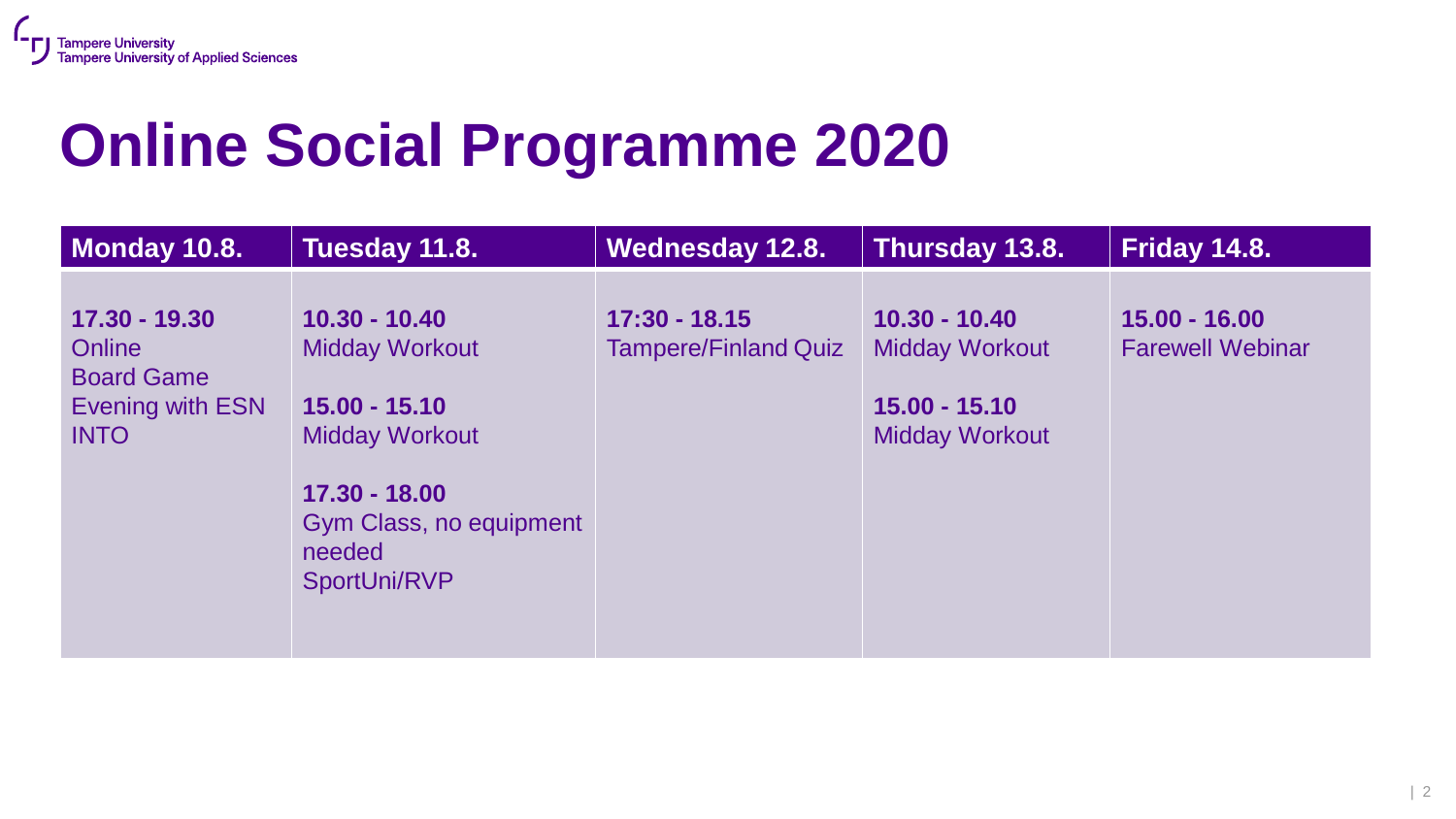

# **Descriptions**

## **Welcome Webinar**

Let´s start the summer school journey with the welcoming words!

## **Midday Workout**

Join us for a short workout to boost your energy during the day!

## **Webinar about Student Culture and Life in Tampere/Finland**

ESN FINT will show you some interesting points of student culture here in Tampere. Come to learn what is "sitsit" or "teekkarisauna" for example.

## **Gym Glass**

Time to do some exercise! During this 30 minutes class you only need yourself, no equipment is needed.

## **Webinar: A Survival Guide for Finnish Culture**

Welcome to a unique online training presented by YesFinland! In this interactive online training we'll run through a series of exercises and discussions about intercultural communication skills regarding life in Finland, living as a foreigner in Finland, and the causes and phases of culture shock. The training will be held virtually via Zoom.